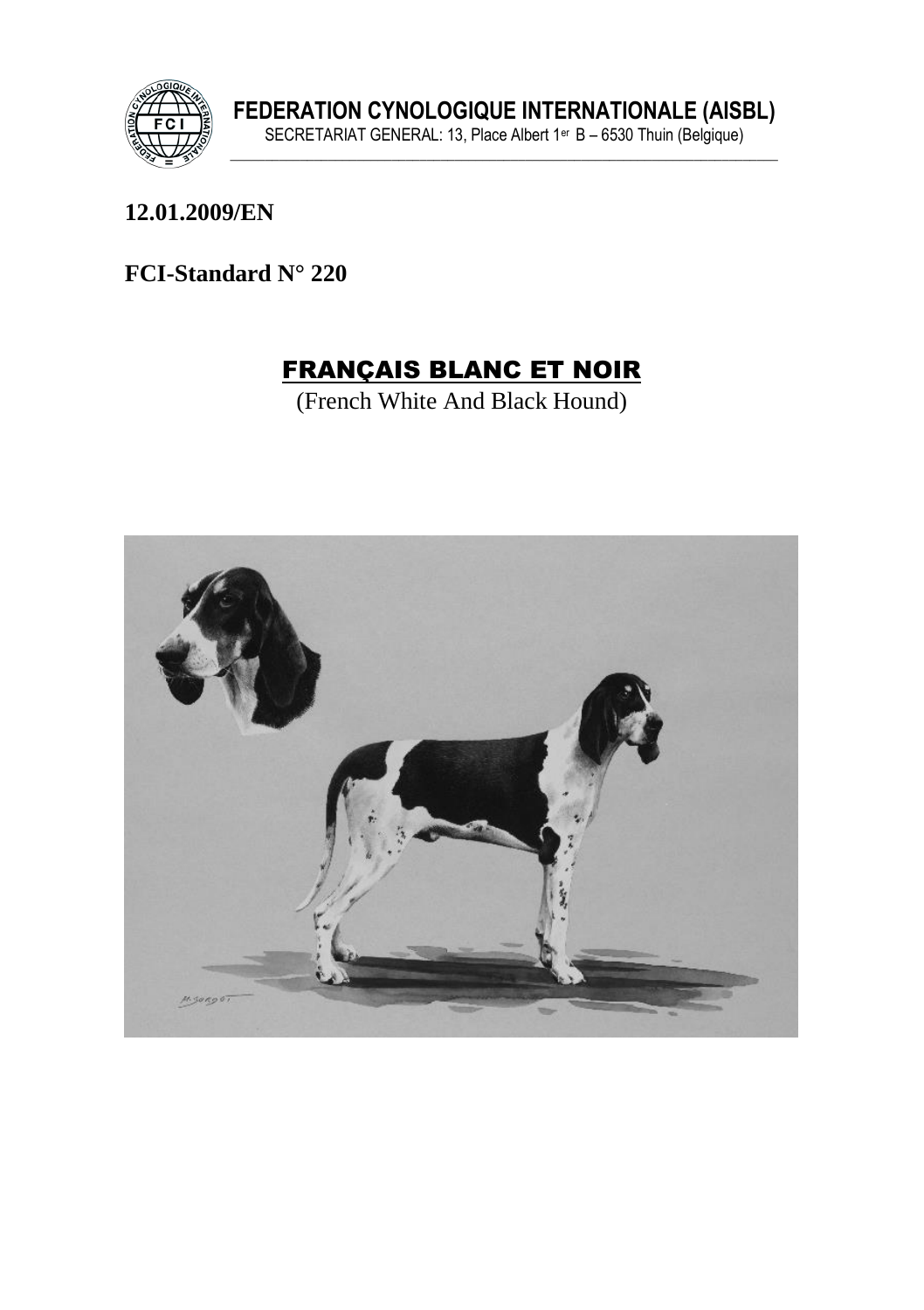**TRANSLATION**: Revised by J. Mulholland (2008) in collaboration with R. Triquet. Official language (FR).

**ORIGIN**: France

## **DATE OF PUBLICATION OF OFFICIAL VALID STANDARD**: 04.11.2008.

**UTILIZATION**: Pack Hound for big game.

| <b>FCI-CLASSIFICATION: Group 6</b> | Scenthounds and related         |
|------------------------------------|---------------------------------|
|                                    | breeds.                         |
|                                    | Section 1.1 Large sized Hounds. |
| With working trial.                |                                 |

**BRIEF HISTORICAL SUMMARY:** The French White and Black Hound evolved from the Saintonge Hound whose origins are uncertain; while it has no connection with the Saint Hubert, there is probably a distant ancestry with the famous white "Greffier" dogs of the XVIth century. Appearing in the second half of the XIXth century, the present type was influenced by later cross-breeding with the Poitevin and the Gascon-saintongeois. It obtained its standard in 1957. At present, the breed counts approximately 2000 subjects, representing 300/400 births per year.

The 2007 text was drafted by Mr. Pierre Astié, President of the "Club du chien d'ordre", and his committee, in collaboration with Mr. Raymond Triquet.

**GENERAL APPEARANCE**: Large pack hound, distinguished and of balanced build.

**IMPORTANT PROPORTIONS**: The muzzle is long compared to the skull. The length of the body, from the point of the shoulder to the point of buttock, is equal to the height at the withers.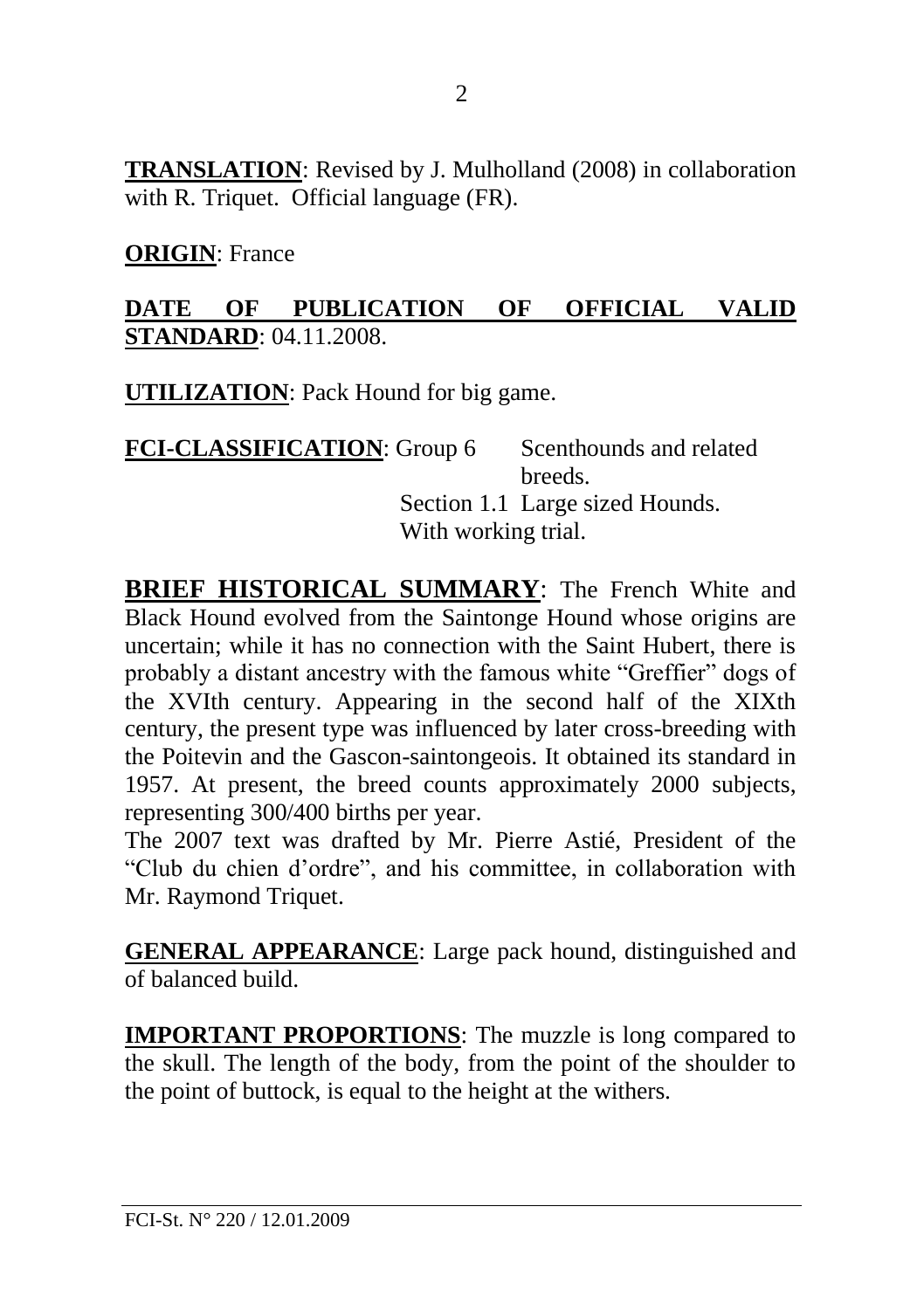**BEHAVIOUR/TEMPERAMENT:** These dogs are very appreciated by many deer hunts for the following qualities: fine noses, diligence, seriousness and throat. It is a friendly dog, close to humans and easy to manage in the kennels.

**HEAD**: Rather long, in harmony with the whole body without ever being heavy or coarse, but expressive and well carried.

### CRANIAL REGION:

Skull: Slightly domed, rather narrow without exaggeration. Occipital protuberance apparent without excess, but sufficient to avoid the skull appearing too flat. The superciliary arches can be slightly prominent.

Stop: Slightly pronounced.

#### FACIAL REGION:

Nose: Black. Nostrils well open.

Muzzle: Rather long compared to the skull; the nose bridge may be slightly arched.

Lips: The flews are slightly square; the upper lip just overlaps the lower lip.

**EYES**: Dark, intelligent and trusting expression.

**EARS**: Set at eye level, slightly curled. When pulled forward, they should reach, at least, the base of the nose leather.

**NECK**: Quite long and strong, with sometimes a slight trace of dewlap.

#### **BODY**:

Back: Rather long but well sustained. Loin: Muscled and attached. Croup: Slightly sloping. Chest: More deep than broad and reaching the point of the elbow.

Ribs long and more flat than round.

Underline & Belly: Slightly tucked up.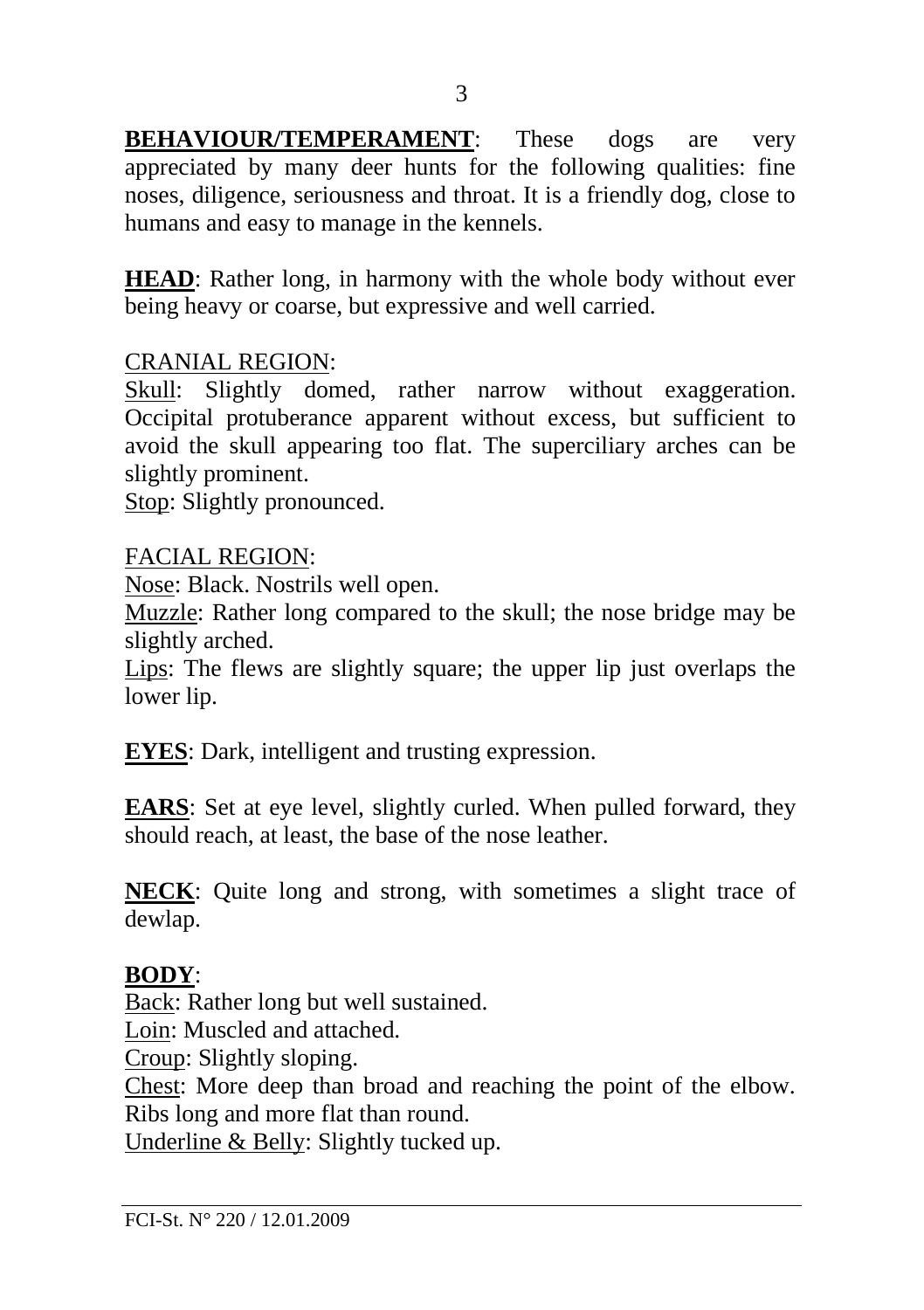**TAIL**: Quite thick at its root; carried relatively high.

# **LIMBS**

## FOREQUARTERS:

General appearance: In line with the body; strong and rather flat. Shoulder: Long, lean and oblique. Elbow: Close to the body. Forearm: Upright. Metacarpus(pastern): Very slightly sloping, seen from the side. Forefeet: Rather long, lean and resistant.

HINDQUARTERS: General appearance: Parallel, seen from behind. Upper thighs: Long and sufficiently muscled. Hock: Well let down, wide, powerful and slightly bent. Hind feet: Rather long, lean and resistant.

**GAIT/MOVEMENT**: Effortless. Preferred gait: supple and extended gallop.

**SKIN**: White under white hair, black under black hair with sometimes sub-cutaneous patches on the belly and inner thighs of blue or pale blue colour.

## **COAT**

Hair: Short, quite strong and dense.

Colour: Obligatory white and black, with a black mantle or with more or less widely spread black markings and possible black or bluish speckling, or even tan freckles but the latter only permitted on the limbs. A pale tan dot above each eye as well as a pale tan on the cheeks, below the eyes, below the ears and at the base of the tail. The "roebuck mark" is quite frequent on the thigh.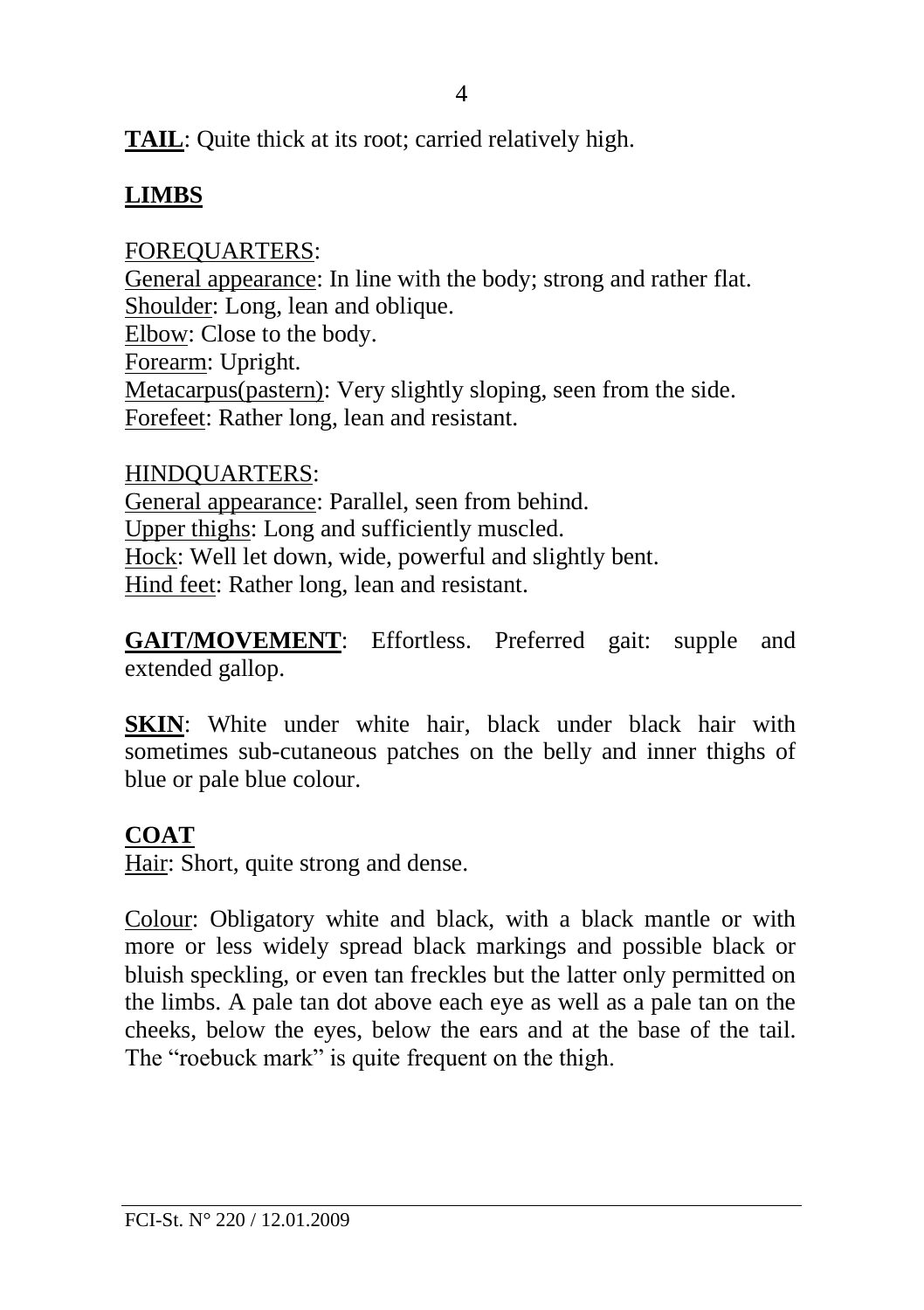**SIZE:** Males: 65 to 72 cm. Females: 62 to 68 cm. With tolerance of  $+/- 1$ cm.

**FAULTS :** Any departure from the foregoing points should be considered a fault and the seriousness with which the fault should be regarded should be in exact proportion to its degree and its effect upon the health and well-being of the dog.

### **SEVERE FAULTS**:

- Head: Any indication of English Foxhound blood in the head (skull too voluminous, muzzle short and not sufficiently square at the end when seen from the side).
- Nose: Important lack of pigmentation.
- Jaws: Overshot or undershot.
- Eyes: Too light in colour.
- Ears: Short and flat.
- Dewlap: Excessive.
- Colour: On the cheeks, black extending to the lips.

## **DISQUALIFYING FAULTS**:

- Aggressive or overly shy dogs.
- Any dogs clearly showing physical or behavioural abnormalities.
- Limbs: Frail.
- Severe deviation of limbs.
- Feet: Round.
- Colour: Tricolour coat.

### **N.B.**:

- Male animals should have two apparently normal testicles fully descended into the scrotum.
- Only functionally and clinically healthy dogs, with breed typical conformation should be used for breeding.